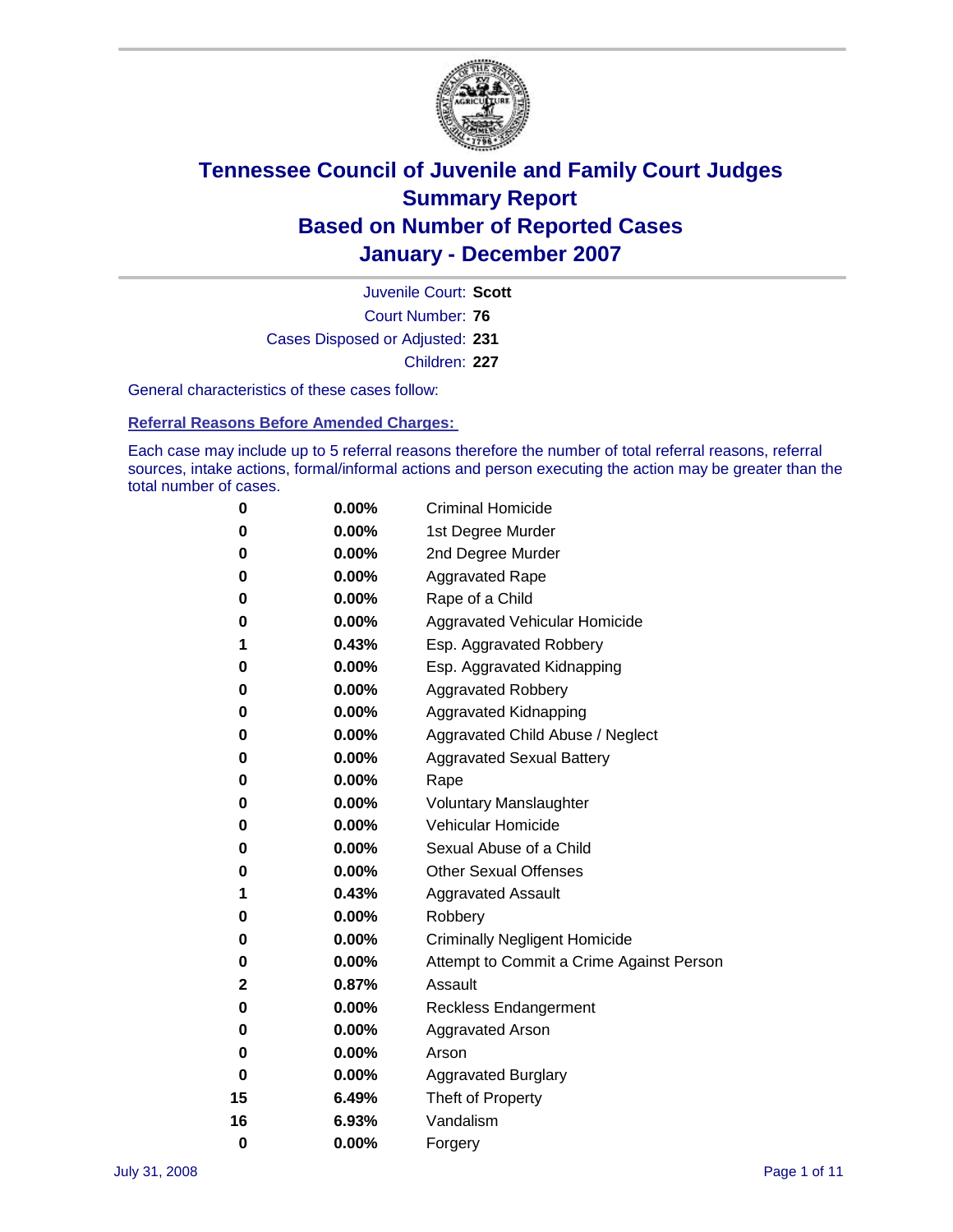

Court Number: **76** Juvenile Court: **Scott** Cases Disposed or Adjusted: **231** Children: **227**

#### **Referral Reasons Before Amended Charges:**

Each case may include up to 5 referral reasons therefore the number of total referral reasons, referral sources, intake actions, formal/informal actions and person executing the action may be greater than the total number of cases.

| 0  | 0.00%    | <b>Worthless Checks</b>                                     |
|----|----------|-------------------------------------------------------------|
| 1  | 0.43%    | Illegal Possession / Fraudulent Use of Credit / Debit Cards |
| 0  | 0.00%    | <b>Burglary</b>                                             |
| 1  | 0.43%    | Unauthorized Use of a Vehicle                               |
| 0  | 0.00%    | <b>Cruelty to Animals</b>                                   |
| 0  | 0.00%    | Sale of Controlled Substances                               |
| 0  | 0.00%    | <b>Other Drug Offenses</b>                                  |
| 6  | 2.60%    | <b>Possession of Controlled Substances</b>                  |
| 0  | 0.00%    | <b>Criminal Attempt</b>                                     |
| 0  | 0.00%    | Carrying Weapons on School Property                         |
| 0  | 0.00%    | Unlawful Carrying / Possession of a Weapon                  |
| 1  | 0.43%    | <b>Evading Arrest</b>                                       |
| 0  | 0.00%    | Escape                                                      |
| 0  | 0.00%    | Driving Under Influence (DUI)                               |
| 1  | 0.43%    | Possession / Consumption of Alcohol                         |
| 0  | 0.00%    | Resisting Stop, Frisk, Halt, Arrest or Search               |
| 0  | 0.00%    | <b>Aggravated Criminal Trespass</b>                         |
| 4  | 1.73%    | Harassment                                                  |
| 0  | 0.00%    | Failure to Appear                                           |
| 0  | 0.00%    | Filing a False Police Report                                |
| 0  | $0.00\%$ | Criminal Impersonation                                      |
| 10 | 4.33%    | <b>Disorderly Conduct</b>                                   |
| 0  | $0.00\%$ | <b>Criminal Trespass</b>                                    |
| 0  | 0.00%    | <b>Public Intoxication</b>                                  |
| 0  | $0.00\%$ | Gambling                                                    |
| 2  | 0.87%    | Traffic                                                     |
| 0  | $0.00\%$ | Local Ordinances                                            |
| 0  | 0.00%    | Violation of Wildlife Regulations                           |
| 0  | 0.00%    | Contempt of Court                                           |
| 1  | 0.43%    | Violation of Probation                                      |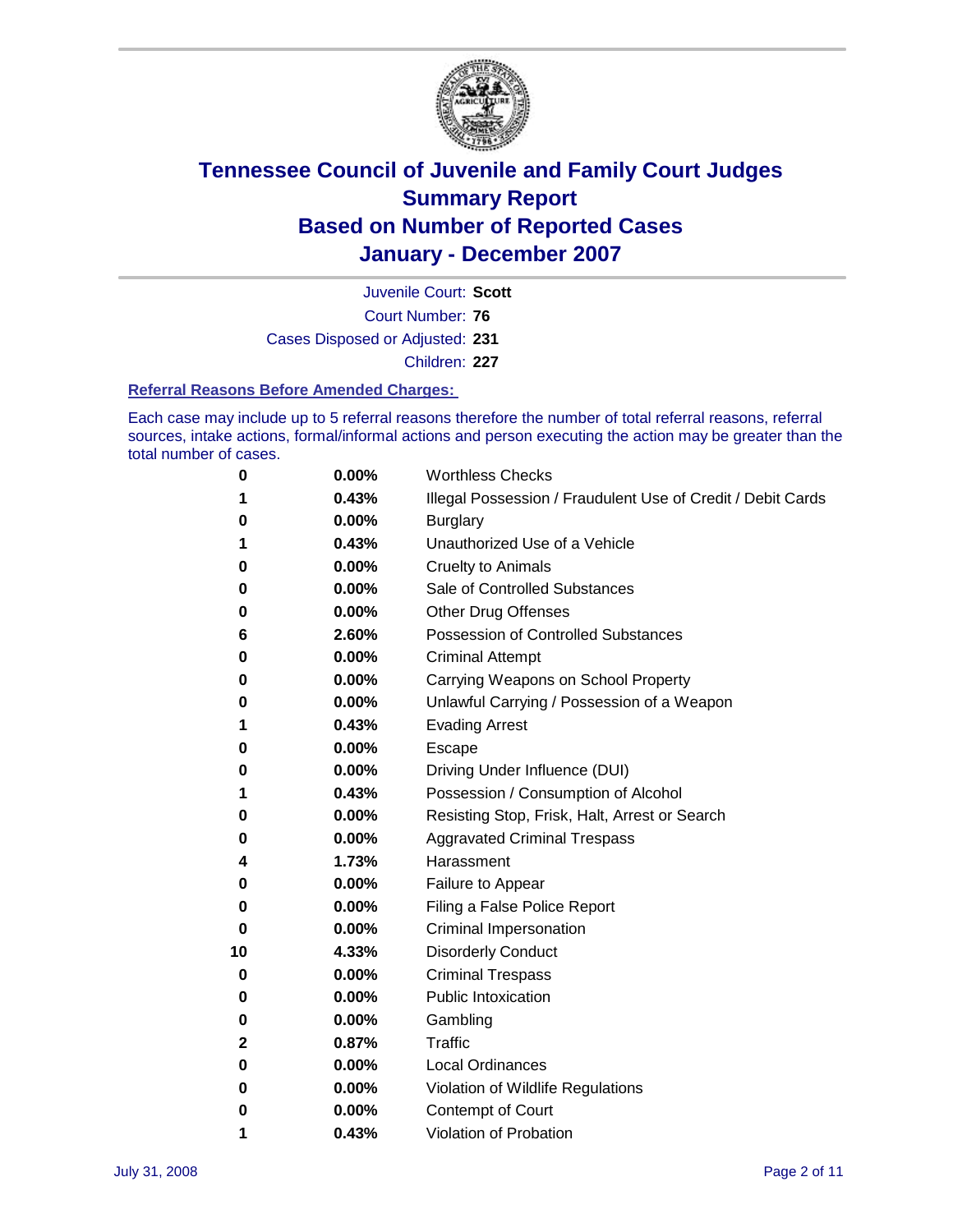

Court Number: **76** Juvenile Court: **Scott** Cases Disposed or Adjusted: **231** Children: **227**

#### **Referral Reasons Before Amended Charges:**

Each case may include up to 5 referral reasons therefore the number of total referral reasons, referral sources, intake actions, formal/informal actions and person executing the action may be greater than the total number of cases.

| 231         | 100.00% | <b>Total Referrals</b>                 |
|-------------|---------|----------------------------------------|
| 0           | 0.00%   | Other                                  |
| 0           | 0.00%   | <b>Consent to Marry</b>                |
| 0           | 0.00%   | <b>Request for Medical Treatment</b>   |
| 0           | 0.00%   | <b>Child Support</b>                   |
| 0           | 0.00%   | Paternity / Legitimation               |
| 0           | 0.00%   | Visitation                             |
| 0           | 0.00%   | Custody                                |
| 0           | 0.00%   | <b>Foster Care Review</b>              |
| 0           | 0.00%   | <b>Administrative Review</b>           |
| 0           | 0.00%   | <b>Judicial Review</b>                 |
| 0           | 0.00%   | Violation of Informal Adjustment       |
| $\bf{0}$    | 0.00%   | <b>Violation of Pretrial Diversion</b> |
| $\bf{0}$    | 0.00%   | <b>Termination of Parental Rights</b>  |
| 17          | 7.36%   | Dependency / Neglect                   |
| $\bf{0}$    | 0.00%   | <b>Physically Abused Child</b>         |
| 0           | 0.00%   | <b>Sexually Abused Child</b>           |
| 0           | 0.00%   | <b>Violation of Curfew</b>             |
| $\bf{0}$    | 0.00%   | Violation of a Valid Court Order       |
| 5           | 2.16%   | Possession of Tobacco Products         |
| $\bf{0}$    | 0.00%   | Out-of-State Runaway                   |
| $\bf{0}$    | 0.00%   | In-State Runaway                       |
| 16          | 6.93%   | Truancy                                |
| 131         | 56.71%  | <b>Unruly Behavior</b>                 |
| $\mathbf 0$ | 0.00%   | Violation of Aftercare                 |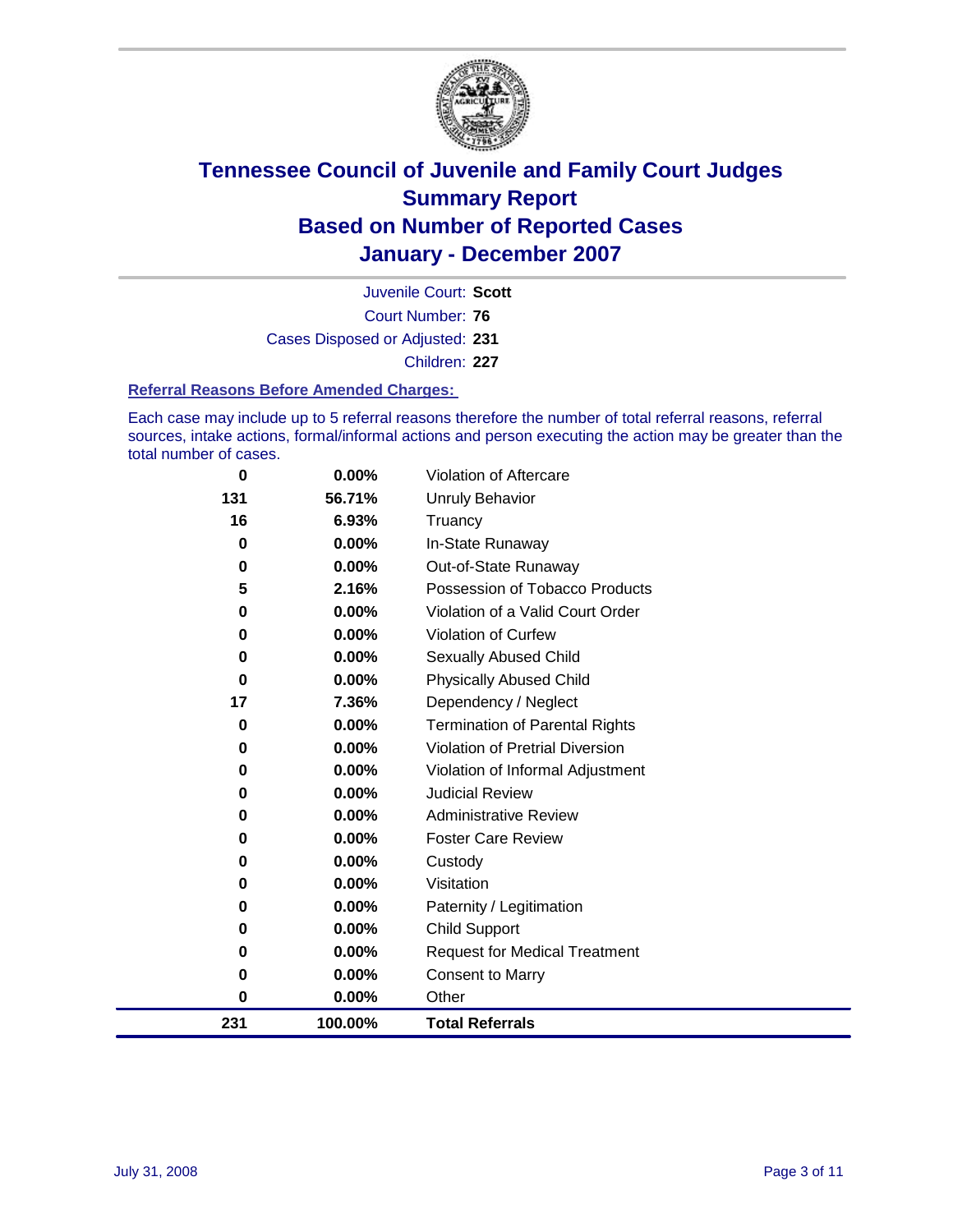

|                            |                                 | Juvenile Court: Scott             |  |  |
|----------------------------|---------------------------------|-----------------------------------|--|--|
| Court Number: 76           |                                 |                                   |  |  |
|                            | Cases Disposed or Adjusted: 231 |                                   |  |  |
|                            |                                 | Children: 227                     |  |  |
| <b>Referral Sources: 1</b> |                                 |                                   |  |  |
| 172                        | 74.46%                          | Law Enforcement                   |  |  |
| 0                          | $0.00\%$                        | Parents                           |  |  |
| $\mathbf{2}$               | 0.87%                           | Relatives                         |  |  |
| $\bf{0}$                   | $0.00\%$                        | Self                              |  |  |
| 55                         | 23.81%                          | School                            |  |  |
| 0                          | $0.00\%$                        | <b>CSA</b>                        |  |  |
| 0                          | $0.00\%$                        | <b>DCS</b>                        |  |  |
| 0                          | 0.00%                           | <b>Other State Department</b>     |  |  |
| 0                          | 0.00%                           | <b>District Attorney's Office</b> |  |  |
| 0                          | $0.00\%$                        | <b>Court Staff</b>                |  |  |
| 0                          | 0.00%                           | Social Agency                     |  |  |
| 0                          | $0.00\%$                        | <b>Other Court</b>                |  |  |
| 0                          | 0.00%                           | Victim                            |  |  |
| 2                          | 0.87%                           | Child & Parent                    |  |  |

| 231 | 100.00%  | <b>Total Referral Sources</b> |
|-----|----------|-------------------------------|
| 0   | $0.00\%$ | Other                         |
| 0   | $0.00\%$ | Unknown                       |
| 0   | $0.00\%$ | Hospital                      |
| -   |          | <u>onna caraana m</u>         |

### **Age of Child at Referral: 2**

| $\bf{0}$ | 0.00%    | Unknown / Not Reported |                                            |
|----------|----------|------------------------|--------------------------------------------|
| 0        | $0.00\%$ | Ages 19 and Over       |                                            |
| 73       | 32.16%   | Ages 17 through 18     |                                            |
| 77       | 33.92%   | Ages 15 through 16     |                                            |
| 51       | 22.47%   | Ages 13 through 14     |                                            |
| 15       | 6.61%    | Ages 11 through 12     |                                            |
| 11       | 4.85%    | Ages 10 and Under      |                                            |
|          |          |                        | 100.00%<br><b>Total Child Count</b><br>227 |

<sup>1</sup> If different than number of Referral Reasons (231), verify accuracy of your court's data.

One child could be counted in multiple categories, verify accuracy of your court's data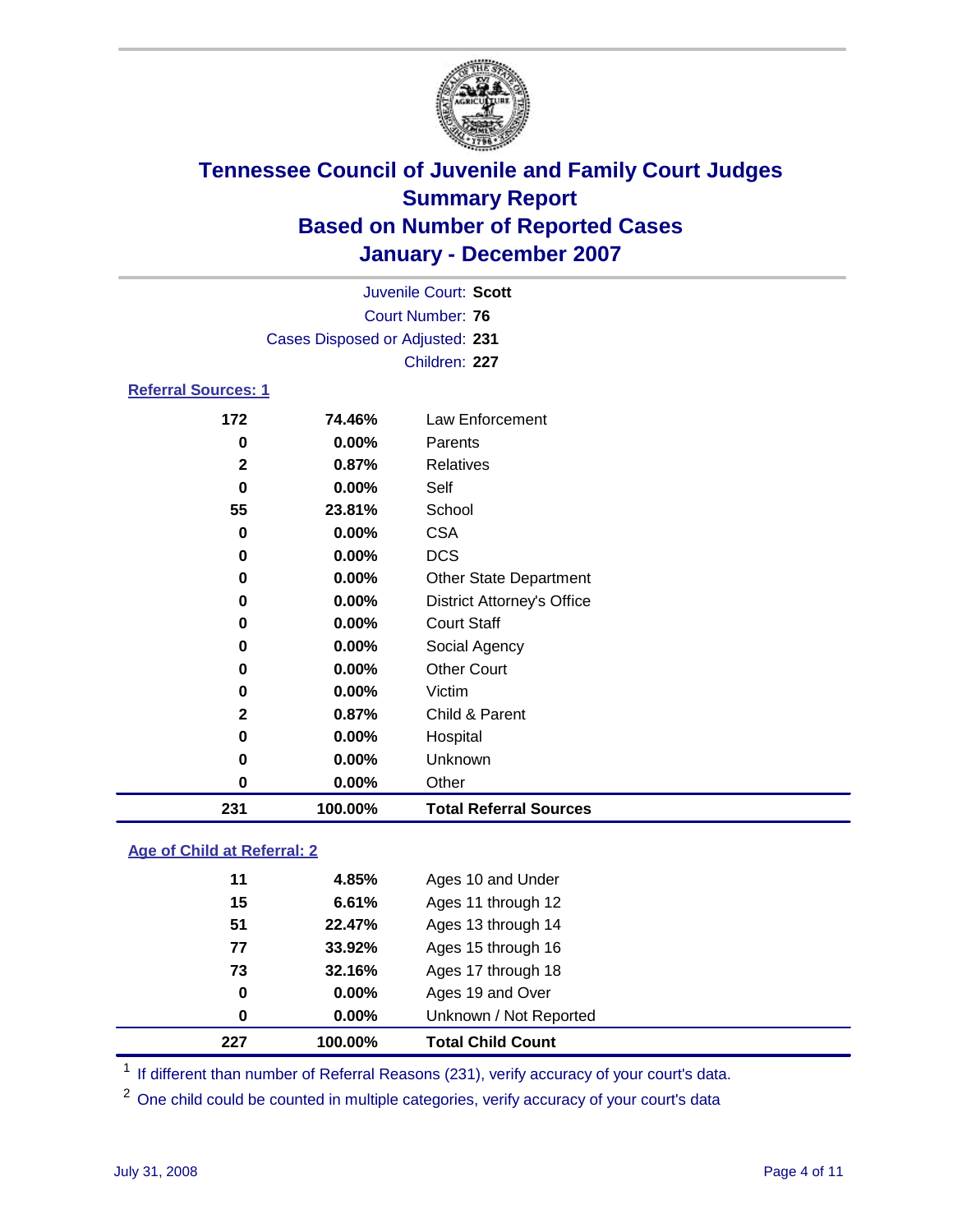

| Juvenile Court: Scott                   |                                 |                          |  |  |
|-----------------------------------------|---------------------------------|--------------------------|--|--|
| Court Number: 76                        |                                 |                          |  |  |
|                                         | Cases Disposed or Adjusted: 231 |                          |  |  |
|                                         |                                 | Children: 227            |  |  |
| Sex of Child: 1                         |                                 |                          |  |  |
| 137                                     | 60.35%                          | Male                     |  |  |
| 90                                      | 39.65%                          | Female                   |  |  |
| $\bf{0}$                                | 0.00%                           | Unknown                  |  |  |
| 227                                     | 100.00%                         | <b>Total Child Count</b> |  |  |
| Race of Child: 1                        |                                 |                          |  |  |
| 214                                     | 94.27%                          | White                    |  |  |
| 12                                      | 5.29%                           | African American         |  |  |
| 0                                       | 0.00%                           | Native American          |  |  |
| 0                                       | 0.00%                           | Asian                    |  |  |
| $\bf{0}$                                | 0.00%                           | Mixed                    |  |  |
| 1                                       | 0.44%                           | Unknown                  |  |  |
| 227                                     | 100.00%                         | <b>Total Child Count</b> |  |  |
| <b>Hispanic Origin: 1</b>               |                                 |                          |  |  |
| 14                                      | 6.17%                           | Yes                      |  |  |
| 213                                     | 93.83%                          | <b>No</b>                |  |  |
| $\mathbf 0$                             | 0.00%                           | Unknown                  |  |  |
| 227                                     | 100.00%                         | <b>Total Child Count</b> |  |  |
| <b>School Enrollment of Children: 1</b> |                                 |                          |  |  |
| 198                                     | 87.22%                          | Yes                      |  |  |
| 29                                      | 12.78%                          | No                       |  |  |
| $\mathbf 0$                             | 0.00%                           | Unknown                  |  |  |
| 227                                     | 100.00%                         | <b>Total Child Count</b> |  |  |

One child could be counted in multiple categories, verify accuracy of your court's data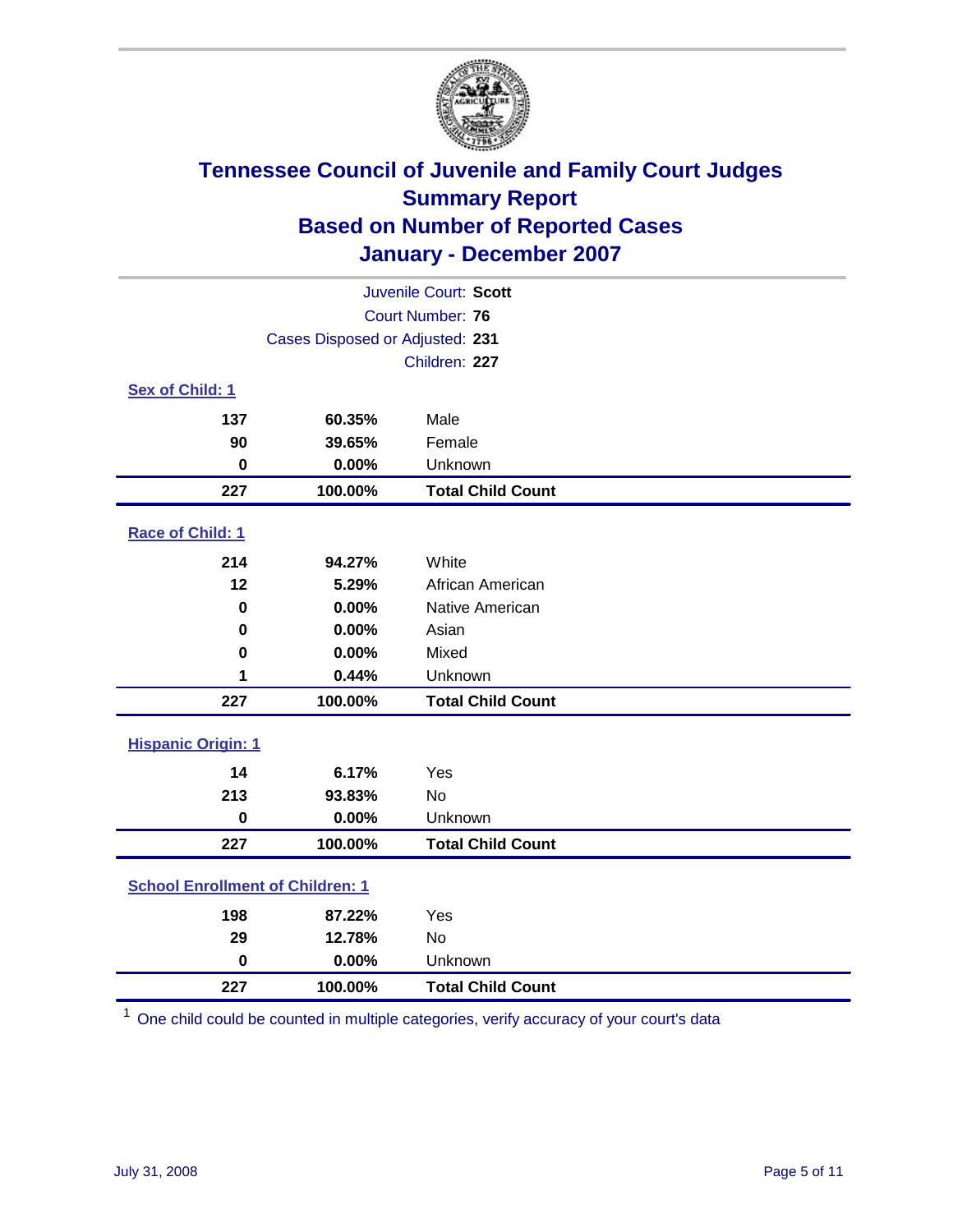

Court Number: **76** Juvenile Court: **Scott** Cases Disposed or Adjusted: **231** Children: **227 Living Arrangement of Child at Time of Referral: 1**

| 227 | 100.00%  | <b>Total Child Count</b>     |
|-----|----------|------------------------------|
| 2   | 0.88%    | Other                        |
| 0   | 0.00%    | Unknown                      |
| 2   | $0.88\%$ | Independent                  |
| 0   | 0.00%    | In an Institution            |
| 0   | $0.00\%$ | In a Residential Center      |
| 0   | $0.00\%$ | In a Group Home              |
| 8   | 3.52%    | With Foster Family           |
| 0   | $0.00\%$ | <b>With Adoptive Parents</b> |
| 15  | 6.61%    | <b>With Relatives</b>        |
| 19  | 8.37%    | With Father                  |
| 23  | 10.13%   | <b>With Mother</b>           |
| 54  | 23.79%   | With Mother and Stepfather   |
| 43  | 18.94%   | With Father and Stepmother   |
| 61  | 26.87%   | With Both Biological Parents |

### **Type of Detention: 2**

| 231          | 100.00%  | <b>Total Detention Count</b> |  |
|--------------|----------|------------------------------|--|
| 7            | 3.03%    | Other                        |  |
| 17           | 7.36%    | Does Not Apply               |  |
| 0            | $0.00\%$ | Unknown                      |  |
| 0            | 0.00%    | <b>Psychiatric Hospital</b>  |  |
| 0            | 0.00%    | Jail - No Separation         |  |
| 0            | $0.00\%$ | Jail - Partial Separation    |  |
| 0            | $0.00\%$ | Jail - Complete Separation   |  |
| 205          | 88.74%   | Juvenile Detention Facility  |  |
| $\mathbf{2}$ | 0.87%    | Non-Secure Placement         |  |
|              |          |                              |  |

<sup>1</sup> One child could be counted in multiple categories, verify accuracy of your court's data

<sup>2</sup> If different than number of Cases (231) verify accuracy of your court's data.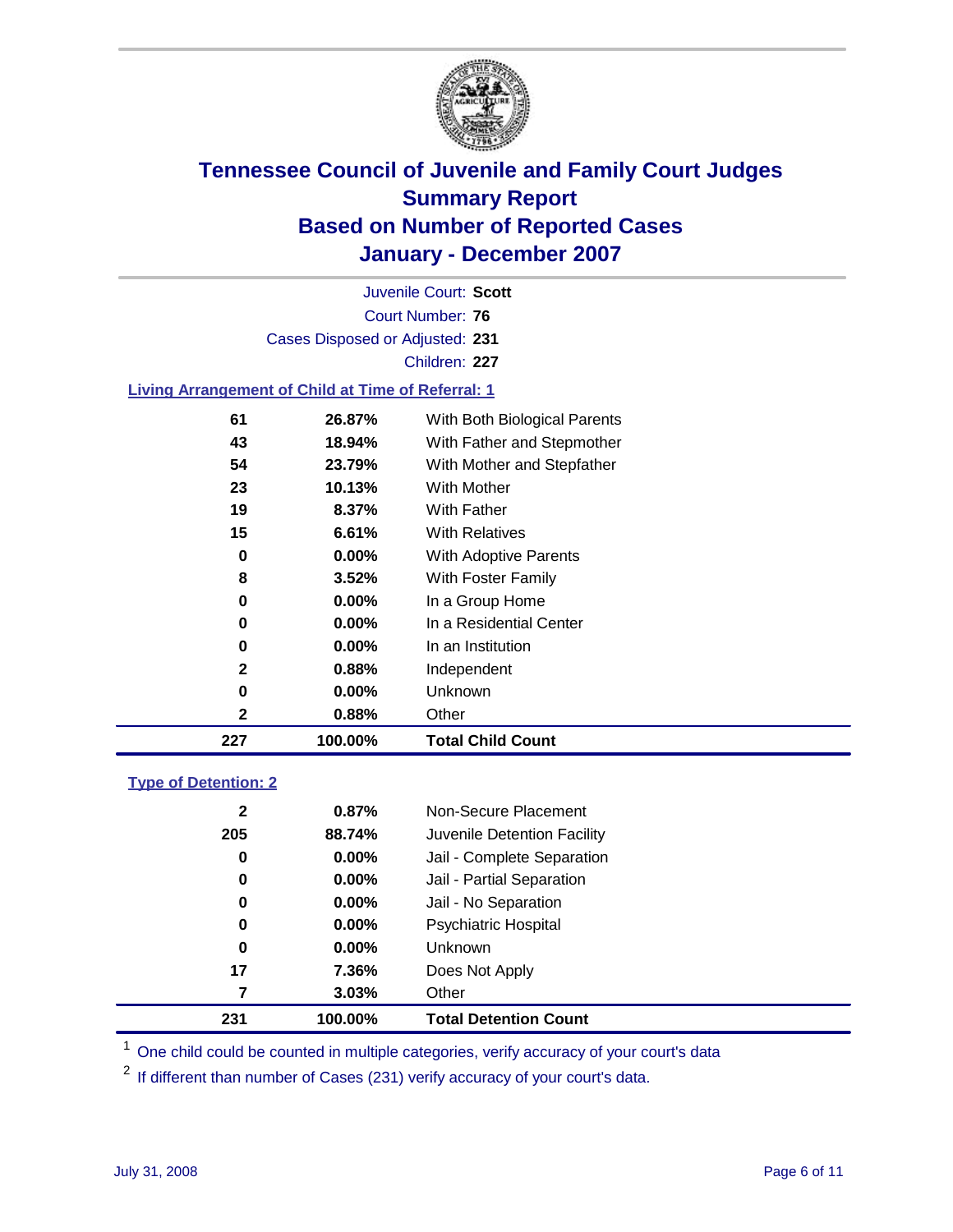

|                                                    | Juvenile Court: Scott           |                                      |  |  |  |
|----------------------------------------------------|---------------------------------|--------------------------------------|--|--|--|
|                                                    | Court Number: 76                |                                      |  |  |  |
|                                                    | Cases Disposed or Adjusted: 231 |                                      |  |  |  |
|                                                    |                                 | Children: 227                        |  |  |  |
| <b>Placement After Secure Detention Hearing: 1</b> |                                 |                                      |  |  |  |
| 213                                                | 92.21%                          | Returned to Prior Living Arrangement |  |  |  |
| 1                                                  | 0.43%                           | Juvenile Detention Facility          |  |  |  |
| 0                                                  | 0.00%                           | Jail                                 |  |  |  |
| $\bf{0}$                                           | 0.00%                           | Shelter / Group Home                 |  |  |  |
| 6                                                  | 2.60%                           | <b>Foster Family Home</b>            |  |  |  |
| 0                                                  | 0.00%                           | Psychiatric Hospital                 |  |  |  |
| 0                                                  | 0.00%                           | Unknown / Not Reported               |  |  |  |
| 0                                                  | 0.00%                           | Does Not Apply                       |  |  |  |
| 11                                                 | 4.76%                           | Other                                |  |  |  |
| 231                                                | 100.00%                         | <b>Total Placement Count</b>         |  |  |  |
| <b>Intake Actions: 2</b>                           |                                 |                                      |  |  |  |
| 231                                                | 100.00%                         | <b>Petition Filed</b>                |  |  |  |
| $\bf{0}$                                           | 0.00%                           | <b>Motion Filed</b>                  |  |  |  |
| $\bf{0}$                                           | 0.00%                           | <b>Citation Processed</b>            |  |  |  |
| 0                                                  | 0.00%                           | Notification of Paternity Processed  |  |  |  |
| $\bf{0}$                                           | 0.00%                           | Scheduling of Judicial Review        |  |  |  |
| $\bf{0}$                                           | 0.00%                           | Scheduling of Administrative Review  |  |  |  |
| 0                                                  | 0.00%                           | Scheduling of Foster Care Review     |  |  |  |
| $\bf{0}$                                           | 0.00%                           | Unknown                              |  |  |  |
| 0                                                  | 0.00%                           | Does Not Apply                       |  |  |  |
| $\bf{0}$                                           | 0.00%                           | Other                                |  |  |  |
| 231                                                | 100.00%                         | <b>Total Intake Count</b>            |  |  |  |

<sup>1</sup> If different than number of Cases (231) verify accuracy of your court's data.

<sup>2</sup> If different than number of Referral Reasons (231), verify accuracy of your court's data.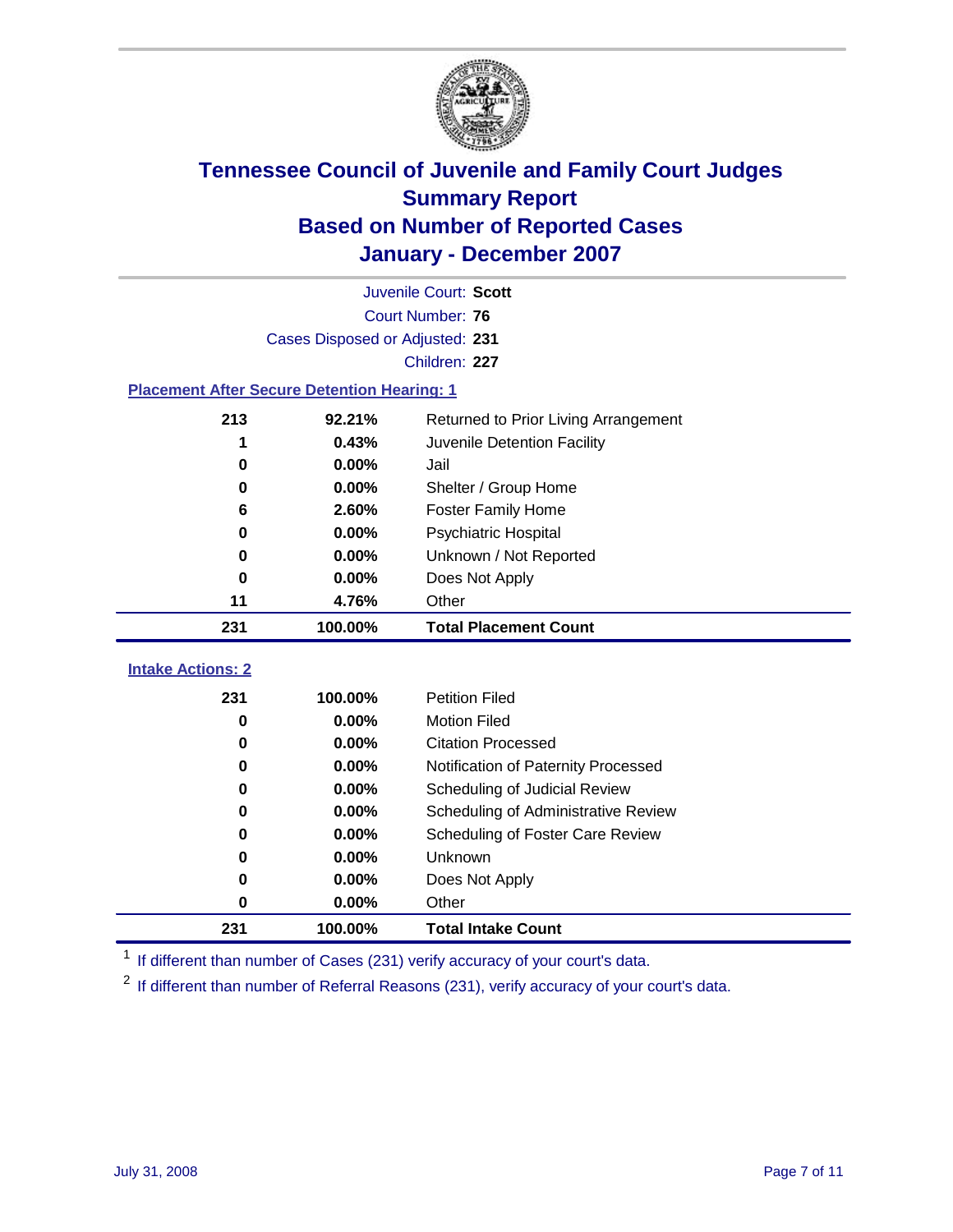

Court Number: **76** Juvenile Court: **Scott** Cases Disposed or Adjusted: **231** Children: **227**

#### **Last Grade Completed by Child: 1**

| 4            | 1.76%   | Too Young for School     |
|--------------|---------|--------------------------|
| $\mathbf{2}$ | 0.88%   | Preschool                |
| 1            | 0.44%   | Kindergarten             |
| 0            | 0.00%   | 1st Grade                |
| $\mathbf{2}$ | 0.88%   | 2nd Grade                |
| 0            | 0.00%   | 3rd Grade                |
| 0            | 0.00%   | 4th Grade                |
| 4            | 1.76%   | 5th Grade                |
| 8            | 3.52%   | 6th Grade                |
| 10           | 4.41%   | 7th Grade                |
| 31           | 13.66%  | 8th Grade                |
| 34           | 14.98%  | 9th Grade                |
| 57           | 25.11%  | 10th Grade               |
| 69           | 30.40%  | 11th Grade               |
| 3            | 1.32%   | 12th Grade               |
| 0            | 0.00%   | Non-Graded Special Ed    |
| 0            | 0.00%   | <b>GED</b>               |
| $\mathbf{2}$ | 0.88%   | Graduated                |
| 0            | 0.00%   | Never Attended School    |
| 0            | 0.00%   | Unknown                  |
| 0            | 0.00%   | Other                    |
| 227          | 100.00% | <b>Total Child Count</b> |

### **Enrolled in Special Education: 1**

| 227 | 100.00%  | <b>Total Child Count</b> |
|-----|----------|--------------------------|
| 0   | $0.00\%$ | Unknown                  |
| 226 | 99.56%   | No                       |
|     | $0.44\%$ | Yes                      |
|     |          |                          |

<sup>1</sup> One child could be counted in multiple categories, verify accuracy of your court's data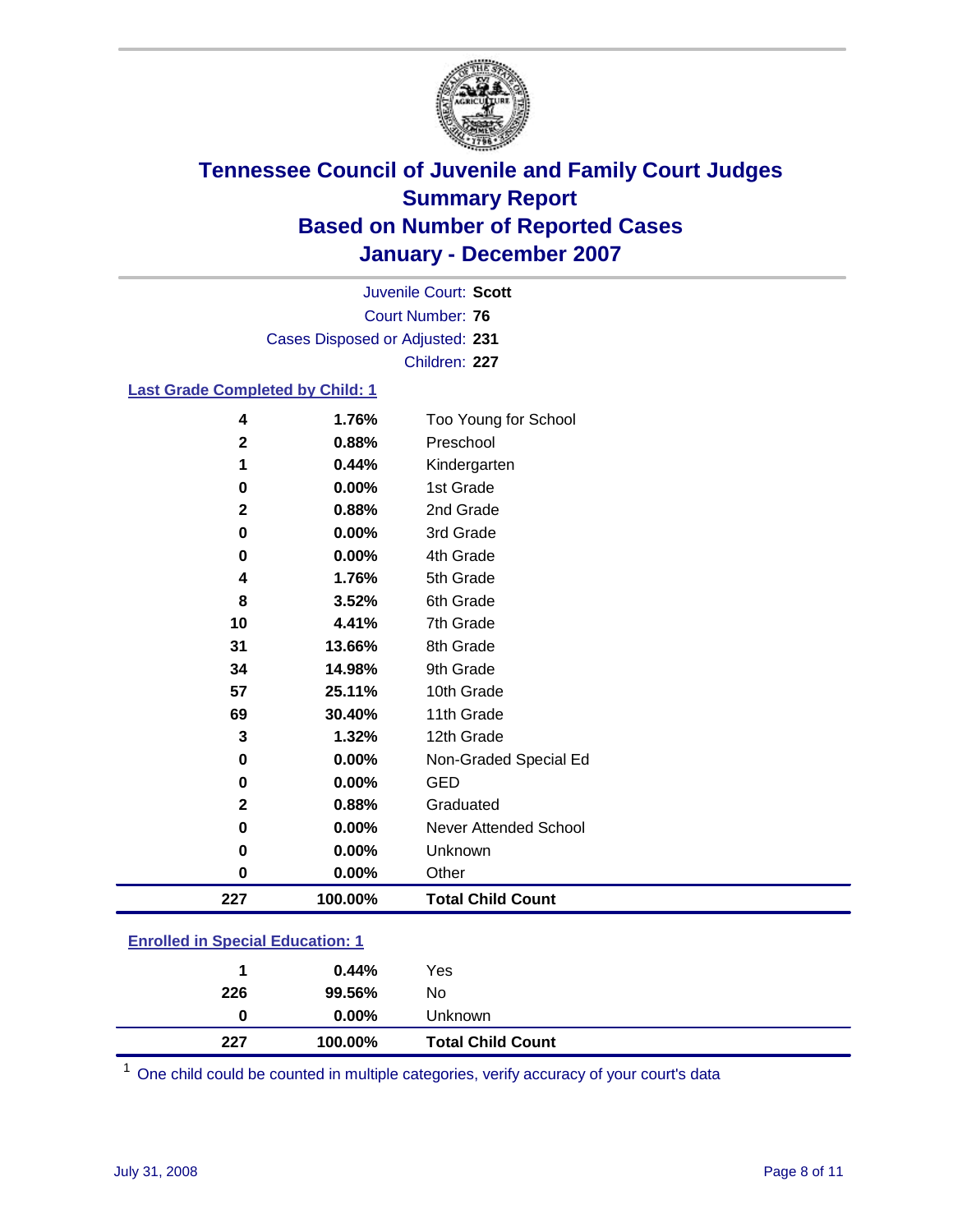

|                              |                                 | Juvenile Court: Scott     |
|------------------------------|---------------------------------|---------------------------|
|                              |                                 | Court Number: 76          |
|                              | Cases Disposed or Adjusted: 231 |                           |
|                              |                                 | Children: 227             |
| <b>Action Executed By: 1</b> |                                 |                           |
| 231                          | 100.00%                         | Judge                     |
| 0                            | $0.00\%$                        | Referee                   |
| 0                            | $0.00\%$                        | <b>YSO</b>                |
| 0                            | 0.00%                           | Other                     |
| 0                            | 0.00%                           | Unknown / Not Reported    |
| 231                          | 100.00%                         | <b>Total Action Count</b> |

### **Formal / Informal Actions: 1**

| 231 | 100.00%  | Dismissed                                        |
|-----|----------|--------------------------------------------------|
| 0   | $0.00\%$ | Retired / Nolle Prosequi                         |
| 0   | $0.00\%$ | <b>Complaint Substantiated Delinquent</b>        |
| 0   | $0.00\%$ | <b>Complaint Substantiated Status Offender</b>   |
| 0   | $0.00\%$ | <b>Complaint Substantiated Dependent/Neglect</b> |
| 0   | $0.00\%$ | <b>Complaint Substantiated Abused</b>            |
| 0   | $0.00\%$ | <b>Complaint Substantiated Mentally III</b>      |
| 0   | $0.00\%$ | Informal Adjustment                              |
| 0   | $0.00\%$ | <b>Pretrial Diversion</b>                        |
| 0   | $0.00\%$ | <b>Transfer to Adult Court Hearing</b>           |
| 0   | $0.00\%$ | Charges Cleared by Transfer to Adult Court       |
| 0   | $0.00\%$ | Special Proceeding                               |
| 0   | $0.00\%$ | <b>Review Concluded</b>                          |
| 0   | $0.00\%$ | Case Held Open                                   |
| 0   | $0.00\%$ | Other                                            |
| 0   | 0.00%    | Unknown / Not Reported                           |
| 231 | 100.00%  | <b>Total Action Count</b>                        |

<sup>1</sup> If different than number of Referral Reasons (231), verify accuracy of your court's data.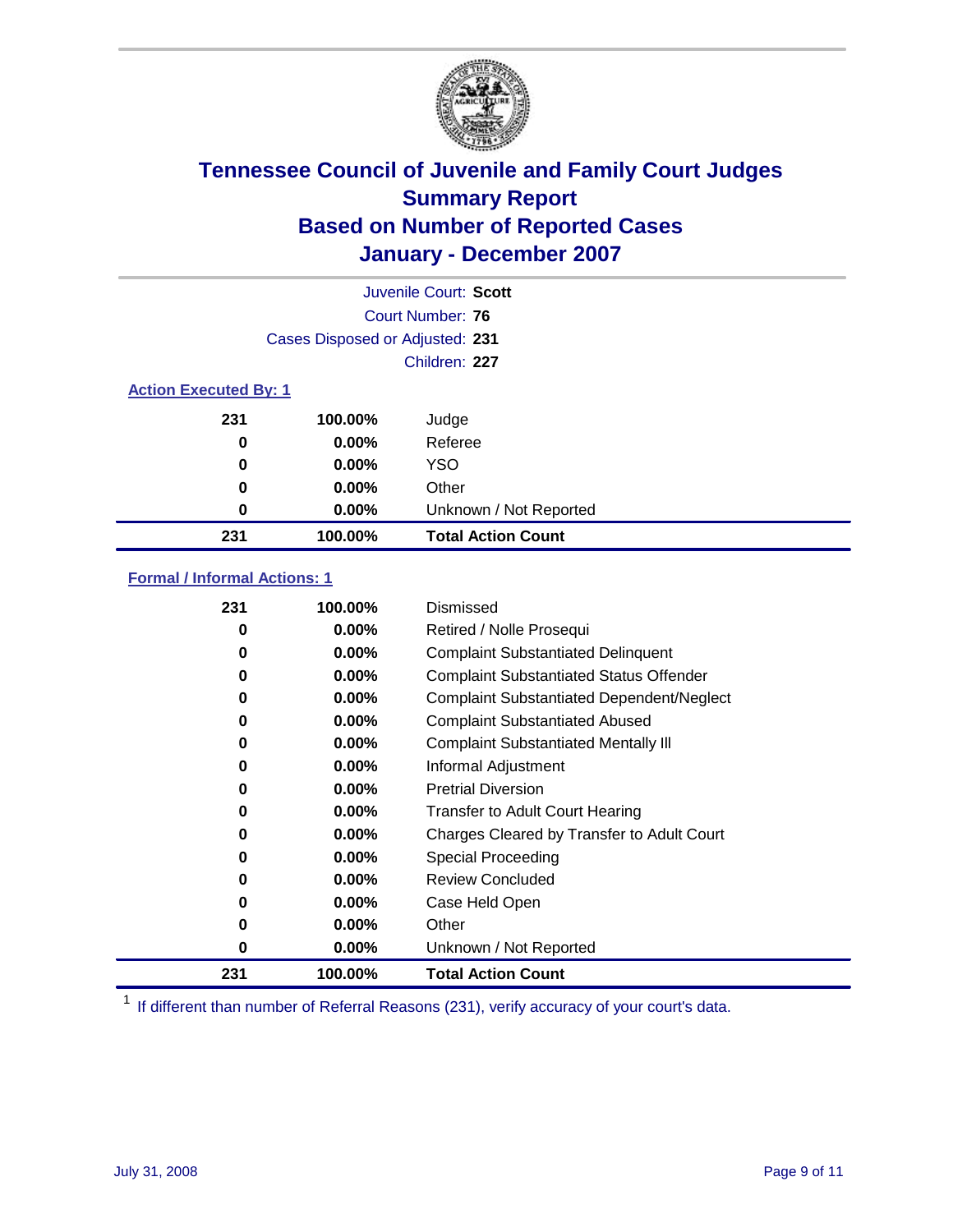

|                       |                                 | Juvenile Court: Scott                                 |
|-----------------------|---------------------------------|-------------------------------------------------------|
|                       |                                 | <b>Court Number: 76</b>                               |
|                       | Cases Disposed or Adjusted: 231 |                                                       |
|                       |                                 | Children: 227                                         |
| <b>Case Outcomes:</b> |                                 | There can be multiple outcomes for one child or case. |
| 3                     | 0.40%                           | <b>Case Dismissed</b>                                 |
| 2                     | 0.27%                           | Case Retired or Nolle Prosequi                        |
| 8                     | 1.08%                           | Warned / Counseled                                    |
| 201                   | 27.13%                          | <b>Held Open For Review</b>                           |
| 128                   | 17.27%                          | Supervision / Probation to Juvenile Court             |
| 1                     | 0.13%                           | <b>Probation to Parents</b>                           |
| 4                     | 0.54%                           | Referral to Another Entity for Supervision / Service  |
| 0                     | 0.00%                           | Referred for Mental Health Counseling                 |
| 3                     | 0.40%                           | Referred for Alcohol and Drug Counseling              |
| 53                    | 7.15%                           | <b>Referred to Alternative School</b>                 |
| 0                     | 0.00%                           | Referred to Private Child Agency                      |
| 3                     | 0.40%                           | Referred to Defensive Driving School                  |
| 0                     | 0.00%                           | Referred to Alcohol Safety School                     |
| 35                    | 4.72%                           | Referred to Juvenile Court Education-Based Program    |
| 0                     | 0.00%                           | Driver's License Held Informally                      |
| 0                     | 0.00%                           | <b>Voluntary Placement with DMHMR</b>                 |
| 0                     | 0.00%                           | <b>Private Mental Health Placement</b>                |
| 0                     | 0.00%                           | <b>Private MR Placement</b>                           |
| 0                     | 0.00%                           | Placement with City/County Agency/Facility            |
| 0                     | $0.00\%$                        | Placement with Relative / Other Individual            |
| 61                    | 8.23%                           | Fine                                                  |
| 205                   | 27.67%                          | <b>Public Service</b>                                 |
| 0                     | 0.00%                           | Restitution                                           |
| 0                     | 0.00%                           | <b>Runaway Returned</b>                               |
| 0                     | 0.00%                           | No Contact Order                                      |
| 0                     | $0.00\%$                        | Injunction Other than No Contact Order                |
| 0                     | 0.00%                           | <b>House Arrest</b>                                   |
| 0                     | 0.00%                           | <b>Court Defined Curfew</b>                           |
| 0                     | 0.00%                           | Dismissed from Informal Adjustment                    |
| 0                     | 0.00%                           | <b>Dismissed from Pretrial Diversion</b>              |
| 0                     | 0.00%                           | <b>Released from Probation</b>                        |
| 0                     | 0.00%                           | <b>Transferred to Adult Court</b>                     |
| 0                     | $0.00\%$                        | <b>DMHMR Involuntary Commitment</b>                   |